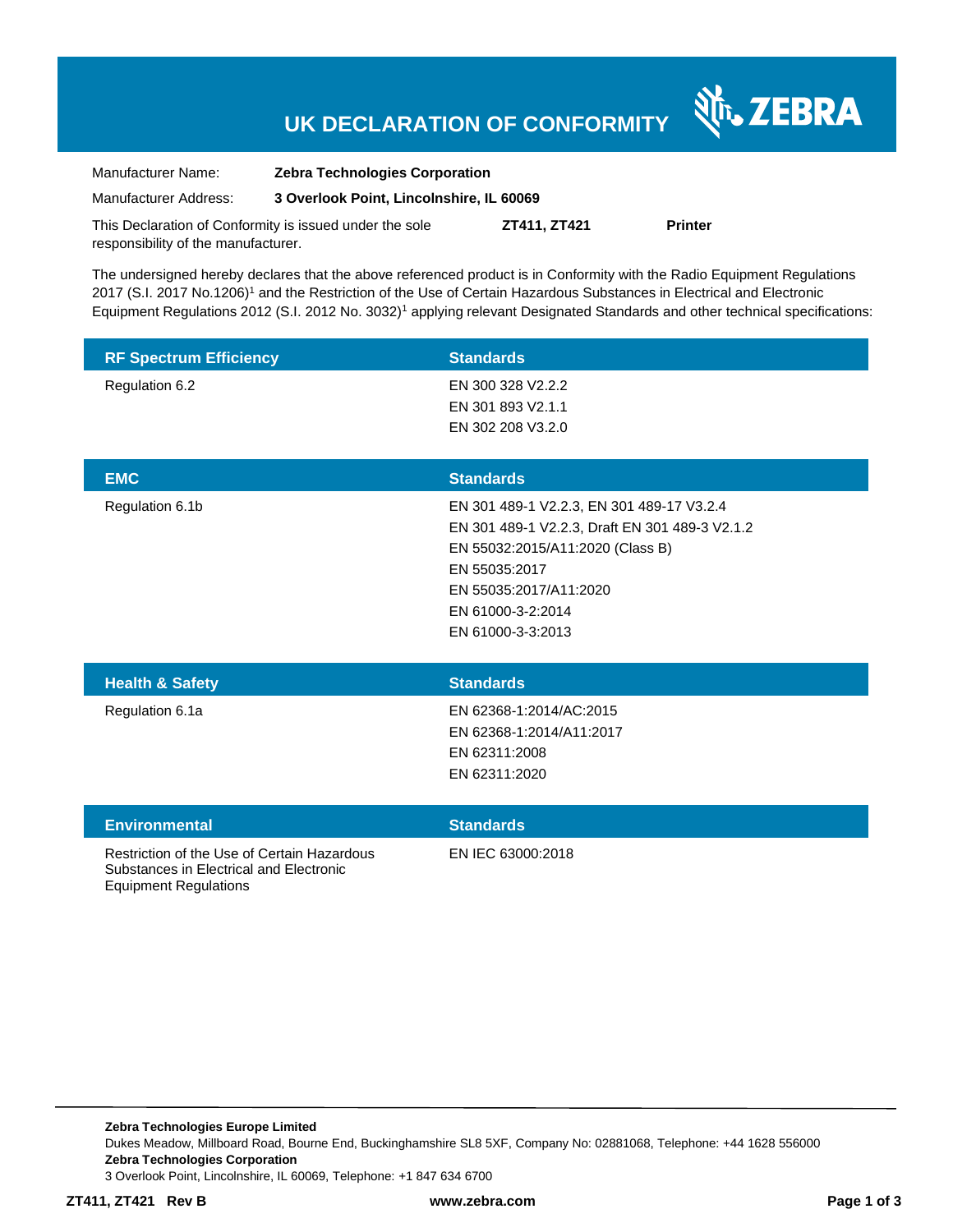### **UK DECLARATION OF CONFORMITY**

With regard to the Radio Equipment Regulations 2017 (S.I. 2017 No.1206)<sup>1</sup>, the conformity assessment procedure referred to in regulation 41(4)(a) and detailed in Schedule 2 has been followed.

<sup>1</sup> As amended by applicable EU withdrawal legislation implemented at the time of issuing this declaration

**Signed on behalf of Zebra Technologies Corporation**

Cady

*(Authorized Corporate Signature)* Jay Cadiz Rev: B Manager, Compliance Engineering **Date: 7 December 2021 Date: 7 December 2021** Place: Lincolnshire, USA

Nr. ZEBRA

**Zebra Technologies Europe Limited** Dukes Meadow, Millboard Road, Bourne End, Buckinghamshire SL8 5XF, Company No: 02881068, Telephone: +44 1628 556000 **Zebra Technologies Corporation**  3 Overlook Point, Lincolnshire, IL 60069, Telephone: +1 847 634 6700